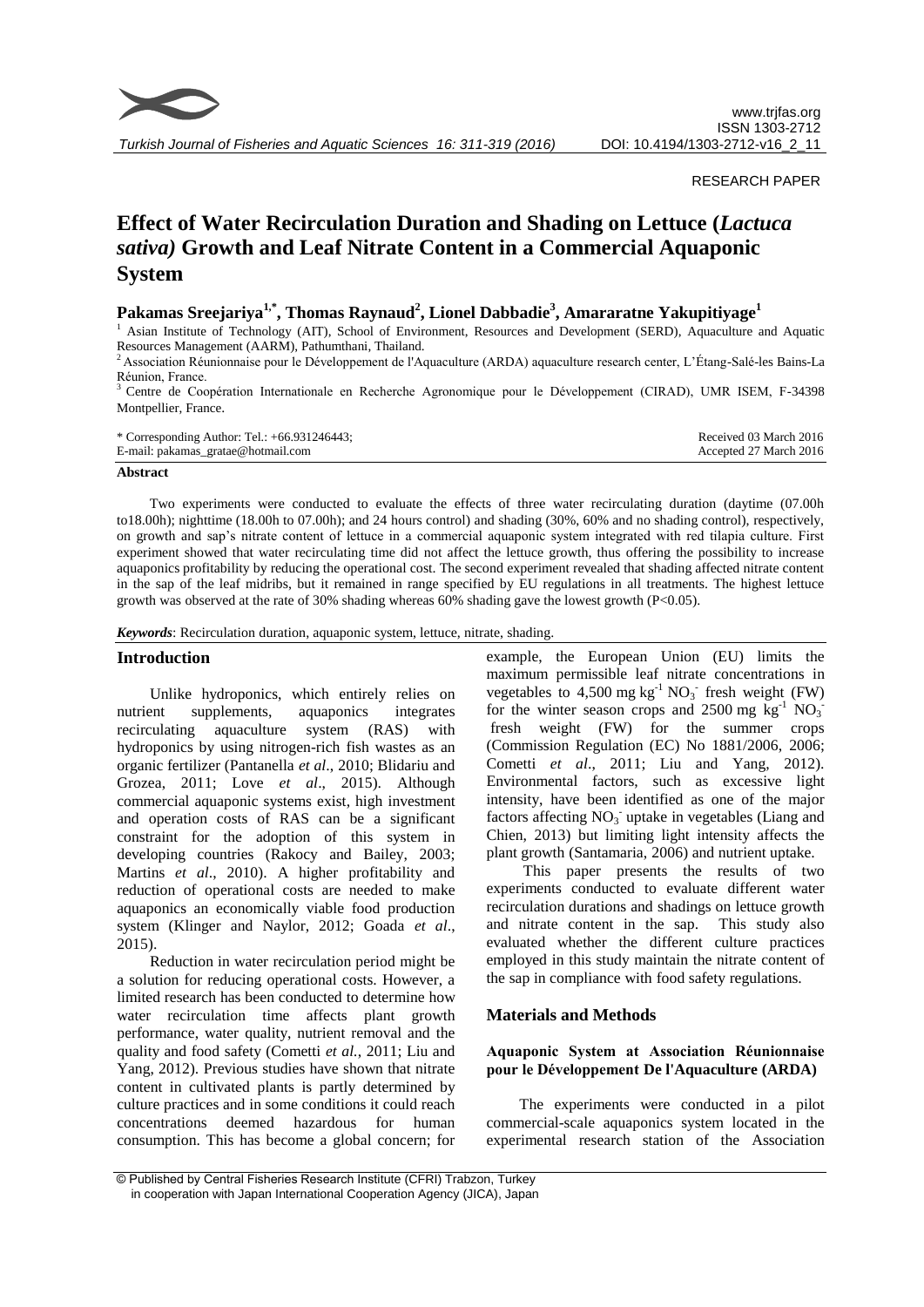Réunionnaise pour le Développement de l'Aquaculture (ARDA), in Étang-Salé-les-Bains, Reunion island (S 21° 17' 7.21", E 55° 22' 41.80"). The aquaponic system was comprised of three components: (1) a fish rearing system with four fish tanks; (2) a filtration system with a mechanical and biological filter; and (3) a hydroponic system with six hydroponic tanks (Figure 1).

Four 5  $m<sup>3</sup>$  tanks were stocked with a hybrid tilapia (*Oreochromis niloticus*, *O. mossambicus* X *O. hornorum* X *O. aureus*; Baroiller and D'Cotta, 2001) at a density of 1000, 1000, 500, and 500 fish per tank, respectively. The initial fish weights in the 4 tanks were 52g, 145g, 168g and 218g, respectively. Initial biomass in all tanks was approximately 500 kg. Fish were fed daily with a commercial pelleted feed containing 34% protein (Nutrima GED 4.5, Reunion, France) using an automatic feeder from 08:00h to 16:00h. Fish tank effluents were allowed to flow by gravity to the filter system, made of two solids removal tanks, eight filtration tanks containing discarded net cages, and one bio-filter tank containing bio-ball (Polymeric, China).

Treated water was pumped to the hydroponic tanks at a rate of 2  $m^3 h^{-1}$ . Water level in each tank was kept at 0.3 m in depth maintaining a volume of 6 m 3 . Six 3 m 2 Styrofoam floating rafts, each containing 50 lettuce seedlings  $(16 \text{ let } u \text{cees m}^{-2})$  were placed in the hydroponics tanks to cover the whole water surface (except at the inlets and outlets areas, where water samples were collected). Each hydroponic tank had 300 lettuces seedlings. Lettuce plants were approximately 25 cm apart. The seedlings from a locally available variety of lettuce (*Lactuca sativa*) were purchased from a private hydroponic farm in Reunion Island. The plants were three weeks old (four-leaf stage) at the beginning of the experiments. The outflow of hydroponics system was drained to a sump tank via drainage canal and then pumped back to the fish tanks. For the bio-filter to perform well, the system was already in operation 30 days before starting the experiment, as recommended, to enhance bacterial growth (FAO, 2014).

#### **Experimental Design**

Both experiments had three treatments including the control. Each treatment was duplicated using a completely random design.

In Experiment 1, three water recirculation duration were tested for 28 days conducted between September to October, 2012), i.e. (i) (T1), daytime water recirculation duration (11 hours from 07:00h to 18:00h); (ii) (T2), nighttime water recirculation duration  $(13 \text{ hours from } 18:00h \text{ to } 07:00h)$ ; and  $(iii)$ (T3), the control (24 hours water recirculation duration).

In Experiment 2, which was conducted in 2012, three shading rates were tested for 21 days, i.e (i) (S1), 60% shading (ii) (S2), 30% shading; and (iii) (S3) control (no shading). Locally available green agricultural shade nets of 30% and 60% density were used for shading.

#### **Water Quality Sampling and Analysis**

In Experiment 1 and 2, water samples were collected in the hydroponic tank's inlets (treated fish tank effluent) and outlets (inside the tank of lettuce at the vicinity of the water outlets). Water temperature, dissolved oxygen (DO Meter ID-100P, Japan), conductivity (Conductivity meter I-1200, USA), pH (HI 9025, Hanna Instruments, USA) and  $\overline{NO_3}$ concentration were measured daily at 07:00h and 18:00h. Ammonia nitrogen  $(NH_3)$  was determined by using phenate method, nitrite  $(NO<sub>2</sub>)$  by using colorimetric method, nitrate  $(NO<sub>3</sub>)$  by using cadmium reduction method, and orthophosphate  $(PO<sub>4</sub><sup>3</sup>)$  by using ascorbic acid method (APHA, 1998). The water samples were collected weekly at 08:00h from the inlets and outlets. In addition, in experiment  $1, NO<sub>3</sub>$ was measured daily at 07:00h and18:00h, and weekly at 08:00h.

#### **Lettuce Growth Measurement**

Lettuce height and diameter were measured weekly using a ruler, and the weight was recorded using digital scales. The weight, height and diameter of lettuce in both experiments were measured by randomly sampling 30 plants from each replicate at the end of each experiment.

#### **Data Analysis**

Water quality and growth parameters were calculated using the following equations:

Nitrate removal (mg  $L^{-1}$ ) = NO<sub>3</sub> concentration of water at the inlet -  $NO<sub>3</sub>$ <sup>-</sup> concentration of the water at the outlet

Percentage of nitrate removal  $(\%) = [NO_3]$ concentration of water at the inlet - $NO<sub>3</sub>$ concentration of the water at the outlet/  $NO_3$ <sup>-</sup> concentration of the water at the inlet] x 100

Height: circumference ratio = Diameter/ Height

Time series were subjected to regression and correlation analyses using statistical packages for analyzing the interaction among the treatments. Differences of treatment mean pair were performed using Duncan New Multiple Range Test (DMRT) at P<0.05.

## **Results and Discussion**

#### **Experiment 1**

The key water quality parameters of inlet water in Experiment 1 are shown in Table 1. They were found to be satisfactory for growth of lettuce hydroponic plants in all treatments **(**Rakocy *et al*.,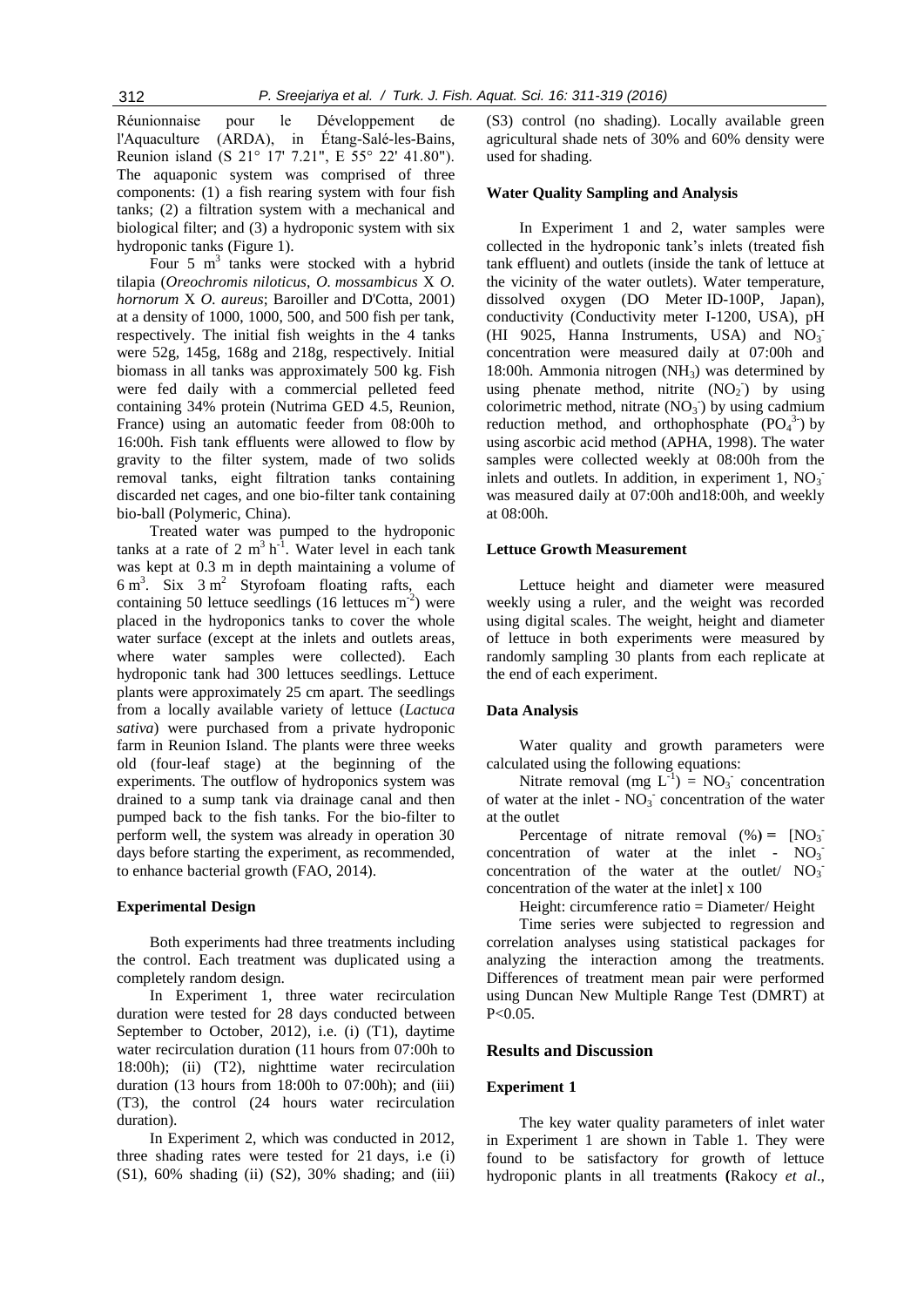

**Figure** 1. Schematic representation of the ARDA aquaponic system consisting of 3 components. (1) = Four fish rearing tanks  $(2)$  = Biofilter; one biofilter tank, two solid removal tanks, eight filter tanks with nets  $(3)$  = Hydroponic tanks; in this experiemnet, six hydroponic tanks were used  $a = Water$  inlet and sampling point  $b = Water$  outlet and sampling point  $c =$  $Sump \bullet = Value.$ 

**Table 1.** Minimum and maximum temperature, pH, DO and conductivity at the water inlet during Experiment 1

| Parameter                              | Morning (Min-Max) | Evening (Min-Max) |
|----------------------------------------|-------------------|-------------------|
| Temperature $(^{\circ}C)$              | 22.5-24.4         | 23.4-25.5         |
| DO $(mg L^{-1})$                       | $6.0 - 8.3$       | $5.4 - 8.2$       |
| pH                                     | $6.5 - 6.9$       | $6.5 - 6.9$       |
| Conductivity $(\mu S \text{ cm}^{-1})$ | 630-890           | 660-910           |

2006; DeLong *et al*., 2009; FAO, 2014).

Ammonia  $(NH_3)$  in the inlet water remained stable during the first and second weeks, and then slightly decreased in the third week. Nitrite  $(NO<sub>2</sub>)$ showed a decreasinged trend throughout the culture period. In contrast, nitrate  $(NO<sub>3</sub>)$  showed an increasing trend. Orthophosphate  $(PO<sub>4</sub><sup>3</sup>)$  increased during the first week and then slightly decreased throughout the culture period. Nitrite  $(NO<sub>2</sub>)$  increased during the third week then decreased (Table 2).

In this experiment, the weekly average concentrations of  $\overline{NO_3}$  in the outlet water showed non-significant differences (P>0.05) amongst the treatments. However,  $NO<sub>3</sub>$  content in the outlet water were significantly lower  $(P<0.05)$  than that of the inlet water (Figure 2). This indirectly shows that some  $NO<sub>3</sub>$  contents in the water in the lettuce tank were absorbed and utilized by the lettuce resulting in lower concentration compared to the inlet water. Meanwhile, similar content in the inlet water might be because the outlet water from each tank was polled before pumping back to the lettuce tank.

Daily  $\overline{NO_3}$  concentrations in inlet water in the morning (07:00h) and evening (18:00h) revealed a linear increase until the end of the experiment  $(R^2 =$ 0.90 and 0.87, respectively; Figure 3). A positive linear relationship between water  $NO<sub>3</sub>$  contents and

time was observed, indicating that accumulation of  $NO<sub>3</sub>$  increased with time. These data implied that the nitrification process properly worked, resulting in the increase of  $\text{NO}_3$ . Lettuce grows well with sufficient uptake of  $NO<sub>3</sub>$ <sup>-</sup> (Chang *et al.*, 2013). However,  $NO<sub>3</sub>$ <sup>-</sup> contents in water still increased, possibly due to its continued production from nitrogenous waste excreted by fish throughout the culture period.

Determination of  $NO<sub>3</sub>$  removal can be a way to evaluate NO<sub>3</sub> uptake by plant. In this study, water recirculation during nighttime showed an increasing trend of  $NO_3$ <sup>-</sup> (Figure 4) as  $NO_3$ <sup>-</sup> uptake by plants is at the highest during the night (Navarro *et al*., 1998; Fu *et al*., 2012). Meanwhile, recirculation during daytime showed a nearly stable trend of  $NO_3$ <sup>-</sup> removal.  $NO_3$ <sup>-</sup> uptake being lower during the day is possibly due to lettuce efficiently utilizing  $NO<sub>3</sub>$  accumulated during the night and because of photosynthesis. In contrast, a decreasing trend of  $NO<sub>3</sub><sup>-</sup>$  removal was observed for the recirculation within 24 hours, as a result of the integration of the  $NO<sub>3</sub>$  removal during the day and during night time.

The results showed that the duration of the water recirculation did not significantly affect (P>0.05) lettuce growth in terms of average height (Figure 5), diameter (Figure 6), height-to-circumference ratio (Figure 7) and weight (Figure 8), Since water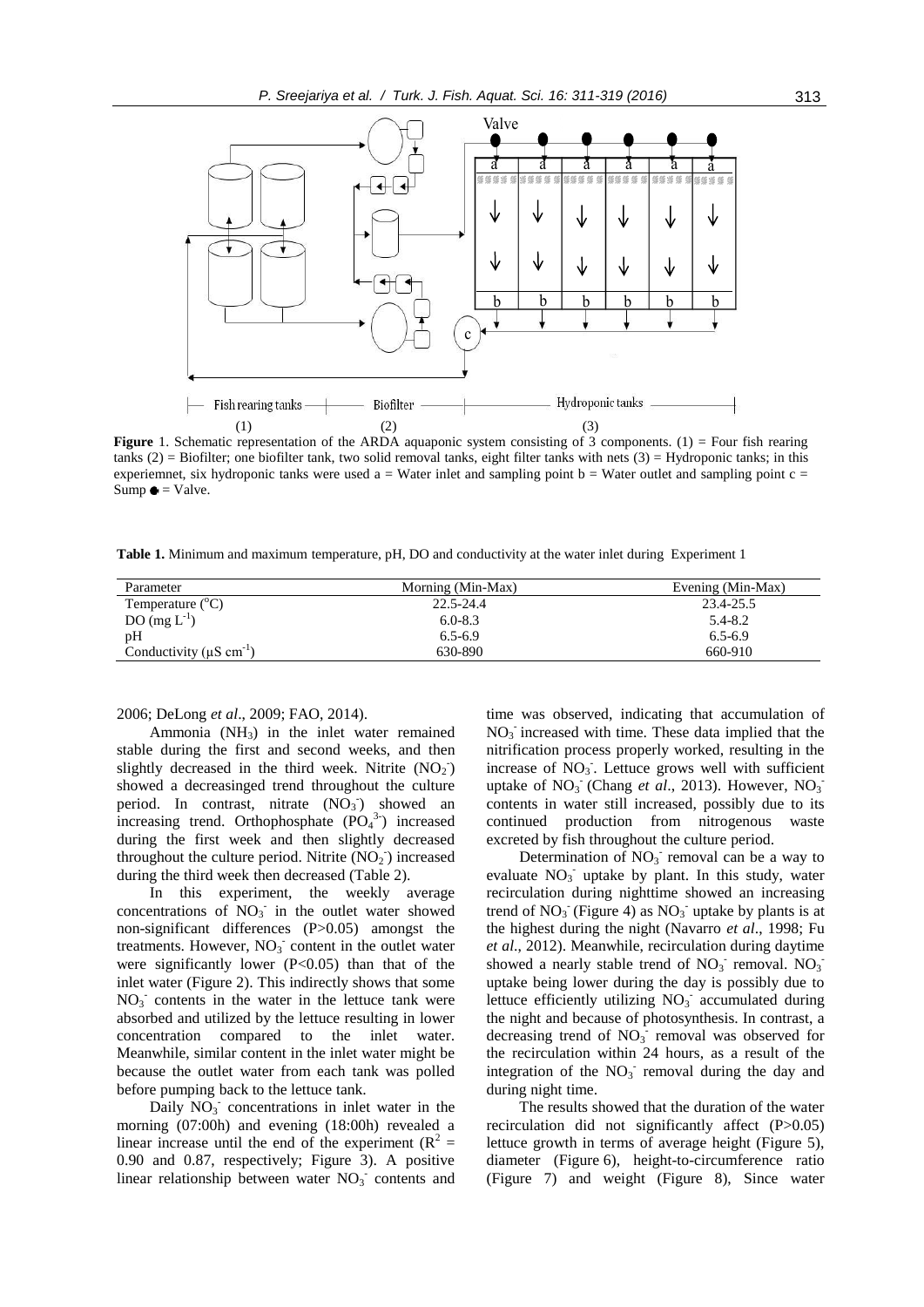**Table 2.** Ammonia (NH<sub>3</sub>), nitrite (NO<sub>2</sub>), nitrate (NO<sub>3</sub>) and orthophosphate (PO<sub>4</sub><sup>3</sup>) concentration at the water inlet during the Experiment 1

| Week | $NH_3$ (mg $L^{-1}$ ) | $NO2$ (mg L)     | $NO_3$ (mg L <sup>-1</sup> ) | $POA$ <sup>3-</sup><br>$\Gamma$ (mg L |
|------|-----------------------|------------------|------------------------------|---------------------------------------|
|      | $0.67 \pm 0.028$      | $0.60 \pm 0.001$ | $44.0 \pm 0.070$             | $3.80 \pm 0.127$                      |
|      | $0.64 \pm 0.014$      | $0.55 \pm 0.025$ | $50.7 \pm 1.485$             | $7.35 \pm 0.106$                      |
|      | 0.66±0.007            | $0.56 \pm 0.028$ | $55.5 \pm 1.272$             | $7.33\pm0.169$                        |
|      | 0.64±0.042            | $0.52 \pm 0.038$ | $107.1 \pm 1.414$            | $5.23 \pm 0.148$                      |

Values are means  $(± standard deviation)$ .



**Figure 2.** Nitrate concentrations at the inlet and outlet of Treatment 1 (daytime water circulation), Treatment 2 (nighttime water circulation) and Treatment 3 (24 hours water circulation).



Figure 3. Nitrate (NO<sub>3</sub>) concentration at the inlet in the morning (07:00h) and in the evening (18.00h) during the experiment.

recirculation duration has no effect on growth and  $NO<sub>3</sub>$  removal, it can be reduced from 24 hours to 11-13 hours. This finding is in accordance with the result of Shete *et al.* (2013) on culturing goldfish with spinach wherein water circulation can be reduced to 12 hours per day for economically effective aquaponics production and may be considered as optimum water circulation period for goldfish production in the aquaponic system.

The nitrate concentration in the sap of the lettuce leaf midribs were 2260, 2440 and 2470 mg kg<sup>-1</sup> NO<sub>3</sub> FW for T1, T2, and T3, respectively, and there were no significant differences among treatments (P>0.05). These values met standards of the EU maximum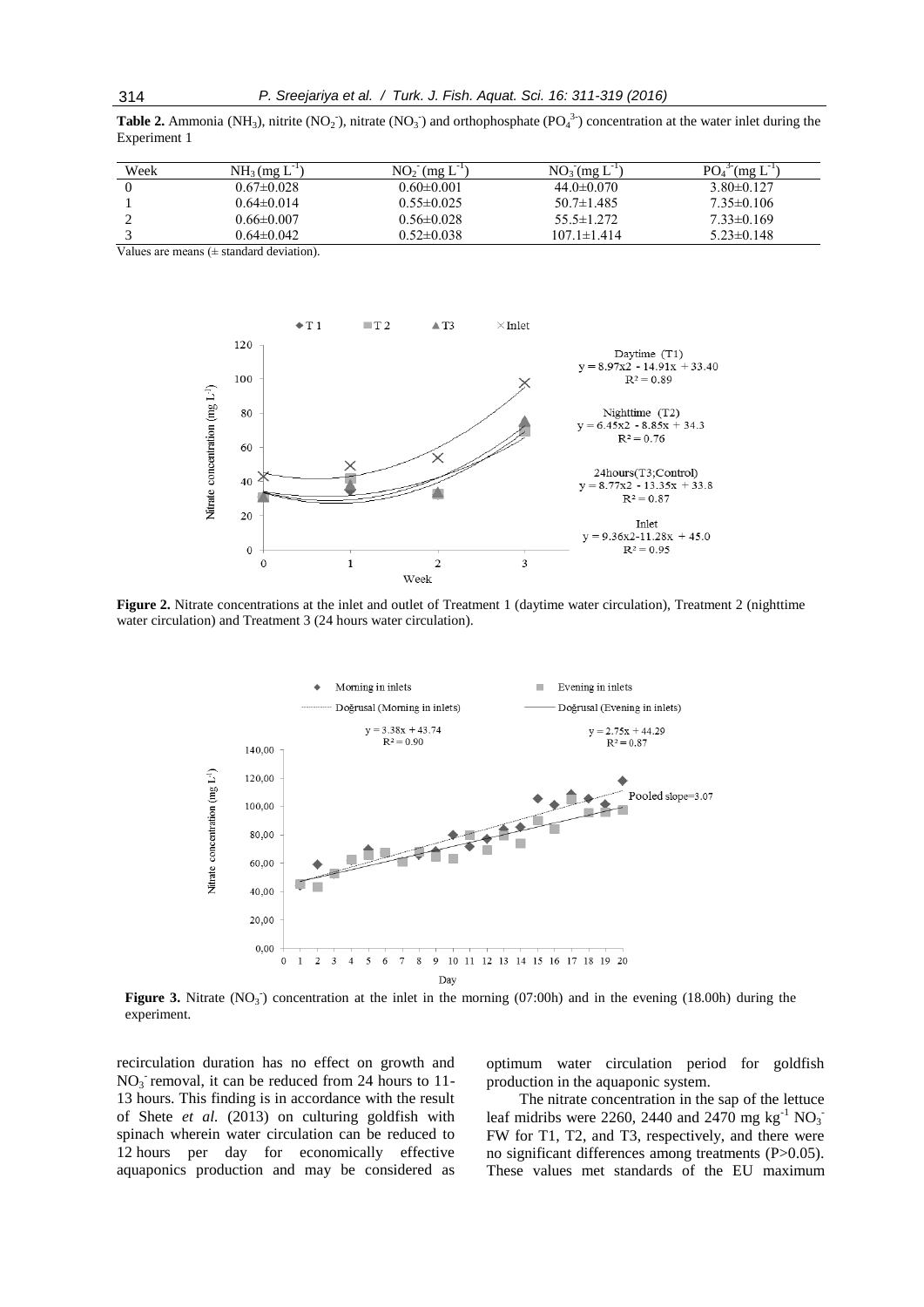

Figure 4. Percentage of NO<sub>3</sub> removal at the outlet at daytime (T1), nighttime (T2) and 24 hours (T3; control) water recirculating daily during Experiment 1.

permissible leaf nitrate concentrations of vegetable products (Commission Regulation (EC) No 1881/2006, 2006; Cometti *et al*., 2011; Liu and Yang, 2012).

#### **Experiment 2**

The key water quality parameters of inlet water

in Experiment 2 are shown in Table 3. They were found to be suitable for hydroponic plants in all treatments (Rakocy *et al*., 2006; DeLong *et al*., 2009; FAO, 2014). The concentrations of  $NH_3$ ,  $NO_2$ <sup>-</sup>  $NO_3$ <sup>-</sup> and  $PO_4^3$  decreased during the first week, and then increased gradually until the end of experiment (Table 4).

The growth parameters of lettuce are shown in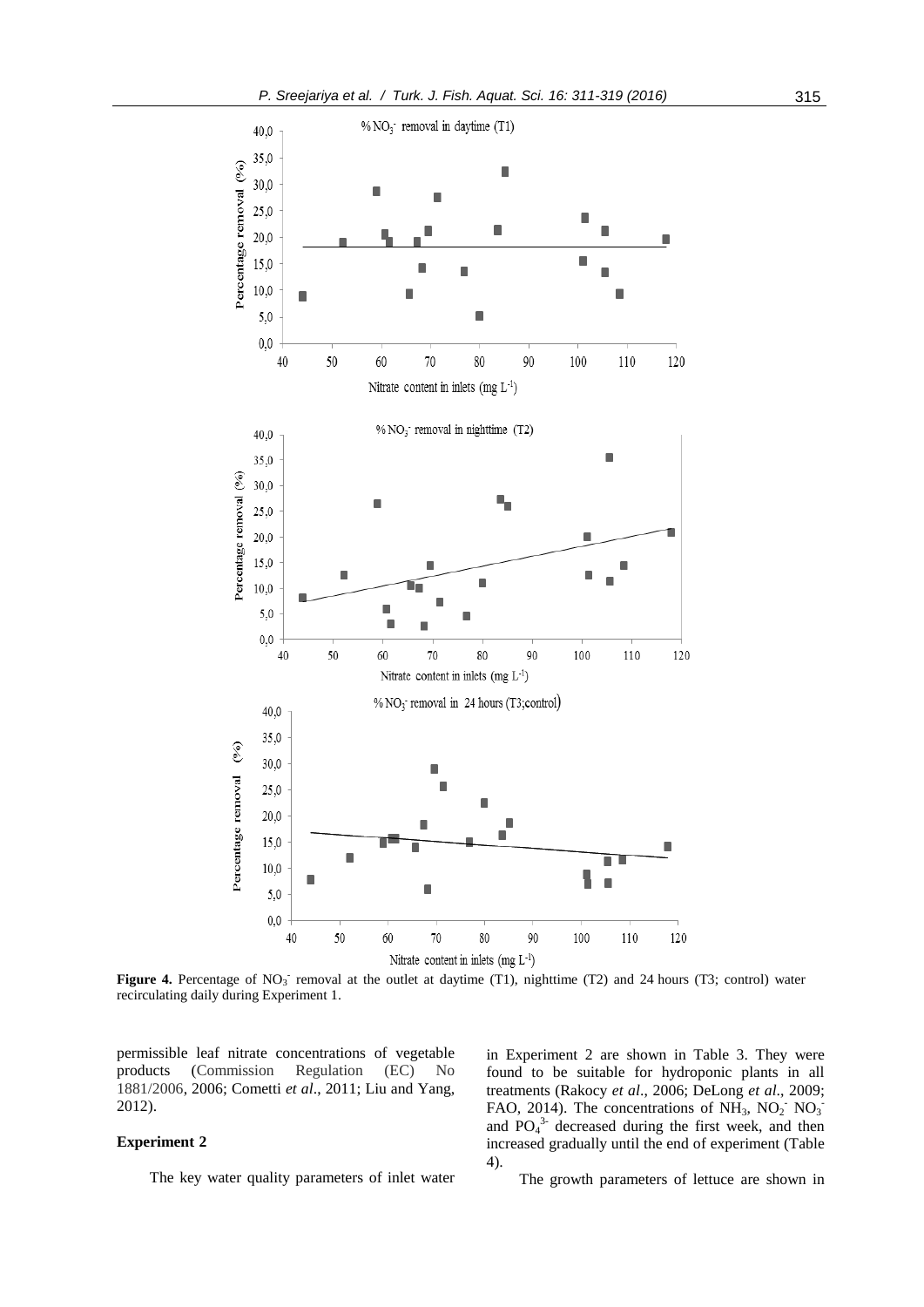

**Figure 5.** Average height of lettuce in Experiment 1.



**Figure 6.** Average diameter of lettuce in Experiment 1.

Table 5. Average weight, diameter and height-tocircumference ratio of lettuce with no shading (S3) and 30% shading (S2) were significantly higher than with 60% shading  $(S1)$  (P<0.05). The height of lettuce in S1 and S2 was significantly higher than lettuce in S3 (P<0.05). In this study, 60% shading showed an inhibitory effect on lettuce growth. Lettuce increased its height to seek the sun light, which increased the height to circumference ratio of the plant. Most farmers use shading to protect crops from excessive temperature and solar radiation (Demšar, 2004; Sikawa, 2010; Fu *et al*., 2012) that negatively affect plant quality, particularly leafy vegetable, by inducing a scorch appearance (Hunter and Burritt, 2005).

Shading with 60% and 30% increased the nitrate concentrations in the sap of the lettuce leaf midribs significantly. They were  $1910\pm84.9$ ,  $1630\pm70.7$  and  $1220 \pm 82.0$  mg kg<sup>-1</sup> NO<sub>3</sub><sup>-</sup> FW for the 60%, 30% and the control no shading treatments, respectively. Similar results of increased  $NO<sub>3</sub>$  content in the plant

sap with increased shading were observed by He *et al*. (2011) and Fu *et al*. (2012) but this study showed that the values obtained with all shading rates tested were still in accordance with the EU maximum permissible leaf nitrate concentrations in leaf vegetables (Commission Regulation (EC) No 1881/2006, 2006; Cometti *et al*., 2011; Liu and Yang, 2012).

#### **Conclusions**

This study allowed the definition of various technical parameters very important for commercial operation of aquaponic systems:

(1) First of all, it showed that aquaponic technology produced vegetables as safe for human consumption as those produced by more traditional farming systems in terms of nitrate content. Indeed, this nutrient's concentration in the sap of the lettuce leaves midrib in both experiments were always in accordance with the EU maximum permissible leaf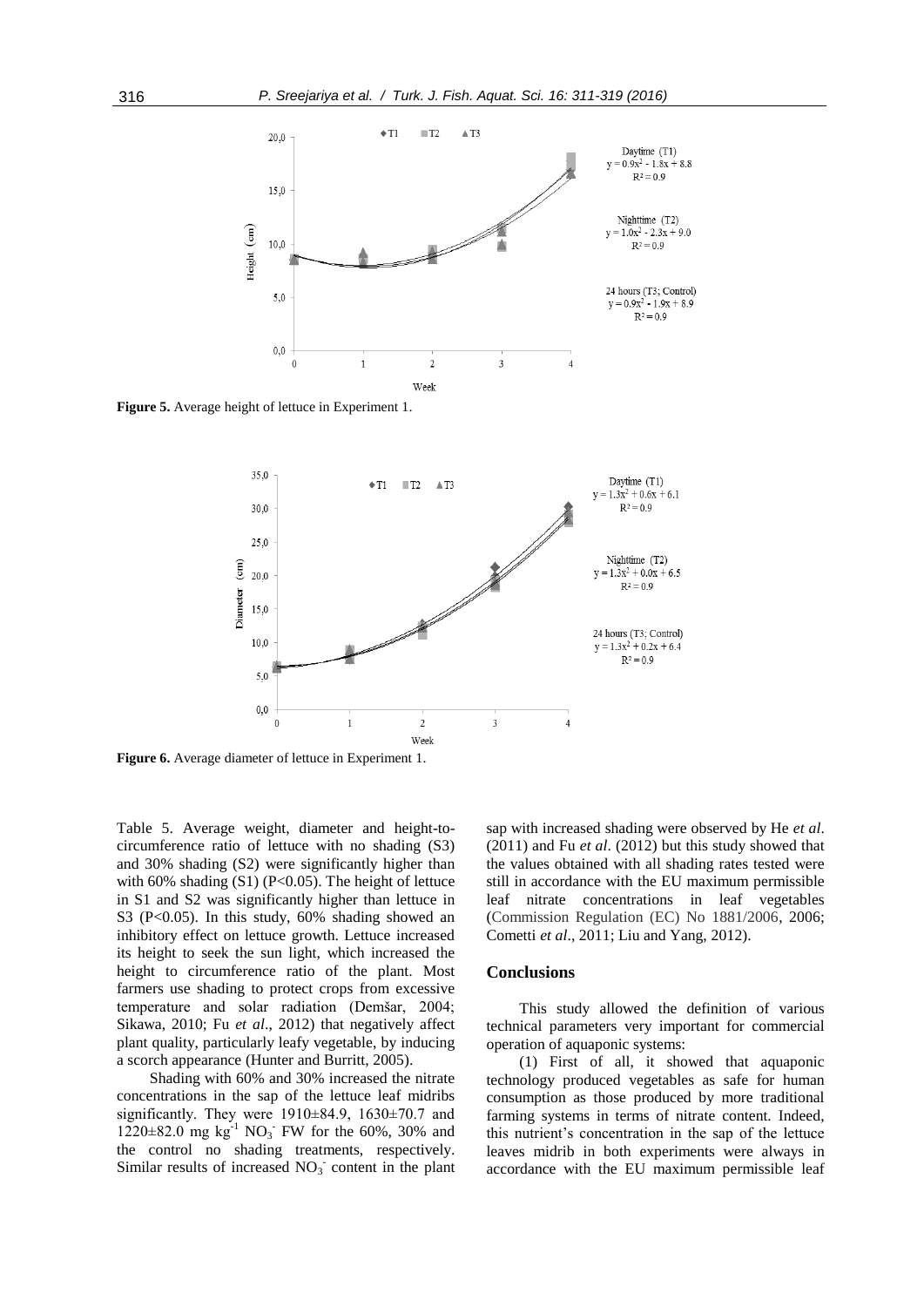

**Figure 7.** Average height: circumference ratio of lettuce in Experiment 1.



**Figure 8.** Average weight of lettuce in Experiment 1.

**Table 3.** Minimum and maximum temperature, pH, DO and conductivity at the water inlet during Experiment 2

| Parameter                              | Morning (Min-Max) | Afternoon (Min-Max) |
|----------------------------------------|-------------------|---------------------|
| Temperature $(^{\circ}C)$              | 25.2-29.3         | 29.3-30.7           |
| DO $(mg L^{-1})$                       | $6.4 - 8.5$       | 5.4-8.2             |
| pH                                     | $6.5 - 6.9$       | $6.5 - 6.9$         |
| Conductivity $(\mu S \text{ cm}^{-1})$ | 630-890           | 660-910             |

nitrate concentrations in vegetables for human consumption.

(2) Another major finding was that it is possible to get the same performance when reducing the duration of the pumping for water recirculation to 11 to 13 hours, either during daytime or nighttime. Considering the cost of energy in some areas such as the remote Reunion island, as well as the importance of pumping in the operation costs of aquaponic systems, this open the way to significant economic savings and higher profitability. The choice between daytime or nighttime however depends on the possible differential price of energy during the day and night.

(3) Finally, it allowed to determine that 30% shading was the optimal shading rate for ensuring lettuce leaf quality and consumer safety without affecting its growth. However, shading increased the nitrate concentration in plant, although it always remained safe for human consumption.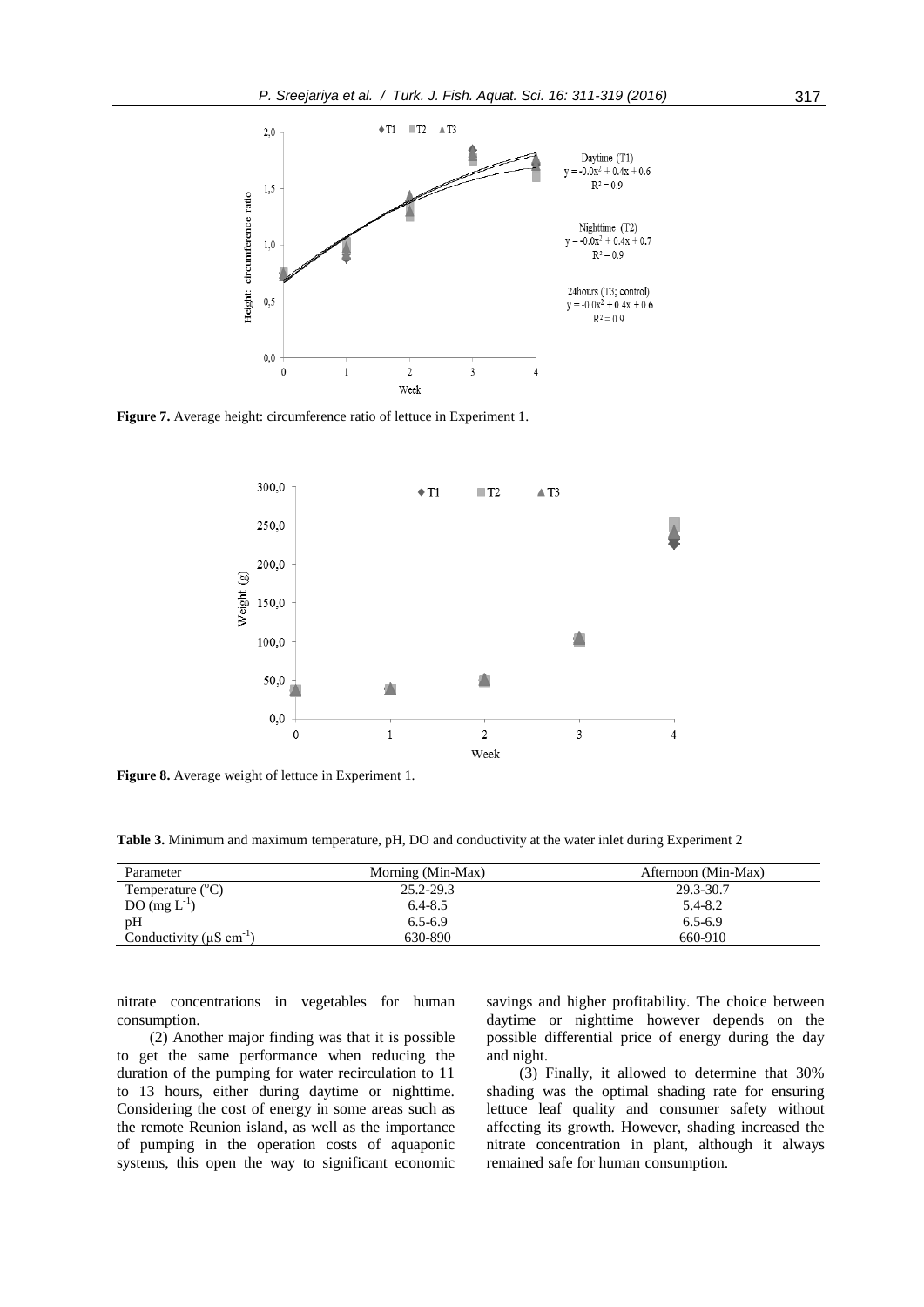|              |  |  |  | <b>Table 4.</b> Ammonia (NH <sub>3</sub> ), nitrite (NO <sub>2</sub> ), nitrate (NO <sub>3</sub> ) and orthophosphate (PO <sub>4</sub> <sup>3</sup> ) concentration at the inlets during |  |  |  |
|--------------|--|--|--|------------------------------------------------------------------------------------------------------------------------------------------------------------------------------------------|--|--|--|
| Experiment 2 |  |  |  |                                                                                                                                                                                          |  |  |  |

| Week | $NH_3$ (mg $L^{-1}$ ) | $NO_2^- (mg L^{-1})$ | $NO_3$ (mg $L^{-1}$ ) | $PO4$ <sup>3-</sup><br>(mg L) |
|------|-----------------------|----------------------|-----------------------|-------------------------------|
|      | 1.62±0.028            | $0.153\pm0.004$      | $41.0 \pm 0.990$      | $15.26 \pm 0.035$             |
|      | $0.80 \pm 0.042$      | $0.093 \pm 0.003$    | $24.8 \pm 0.949$      | $7.63 \pm 0.014$              |
| ∸    | $0.85 \pm 0.085$      | $0.121 \pm 0.006$    | $37.2 \pm 0.283$      | $14.79 \pm 0.559$             |
|      | $1.05 \pm 0.050$      | $0.137\pm0.005$      | $40.0 \pm 0.071$      | $16.33 \pm 0.220$             |

Values are means  $(\pm$  standard deviation).

**Table 5.** Average weight, height, diameter and height-to-circumference ratio of lettuce at the end of Experiment 2

| <b>Treatment</b> | Weight                  | Height                      | Diameter               | Height: Circumference |
|------------------|-------------------------|-----------------------------|------------------------|-----------------------|
|                  | (g)                     | (cm)                        | (c <sub>m</sub> )      | ratio                 |
| 60% shading      | $136.0 \pm 2.3^b$       | $18.0 \pm 2.7$ <sup>a</sup> | $23.9 \pm 0.7^{\rm b}$ | $1.3 \pm 0.0^b$       |
| 30% shading      | $248.0 \pm 1.5^{\circ}$ | $16.8 \pm 0.4^{\circ}$      | $26.7 \pm 1.6^a$       | $1.6 \pm 0.0^a$       |
| No shading       | $242.0 \pm 4.9^{\circ}$ | $14.3 \pm 0.3^b$            | $26.3 \pm 1.9^{\rm a}$ | $1.8 \pm 0.0^{\circ}$ |

Values are means ( $\pm$  standard deviation). Values showing a common superscript are not significantly different (P $> 0.05$ ).

#### **Acknowledgements**

This study was supported by the Centre de Coopération Internationale en Recherche Agronomique pour le Développement (CIRAD) and the Association Réunionnaise pour le Développement de l'Aquaculture (ARDA) fish farming experimental research station at l'Etang Salé - La Réunion, France

#### **References**

- APHA (American Public Health Association). 1998. Standard Methods for Examination of Water and Wastewater, 20th edition. American Public Health Association, America Water Work Association and Water Pollution Control Federation.Washington, DC, USA.
- Baroiller, J.F. and D'Cotta, H. 2001. Environment and sex determination in farmed fish. Comparative Biochemistry and Physiology Part C, 130: 399-409.
- Blidariu, F. and Grozea, A. 2011. Increasing the economic efficiency and sustainability of indoor fish farming by means of aquaponic-review. Animal Science and Biotechnologies, 44(2): 1-8.
- Chang, A.C., Yang, T.Y. and Riskowski, G.L. 2013. Ascorbic acid, nitrate concentration relationship to the 24 hour light/dark cycle for spinach grown in different conditions. Food Chemistry, 138: 382-388.
- Cometti, N.N., Martins, M.Q., Bremenkamp, C.A. and Nunes, J.A. 2011. Nitrate concentration in lettuce leaves depending on photosynthetic photon flux and nitrate concentration in the nutrient solution. Horticulture Brasileira, 29: 548-533.
- Commission Regulation (EC) No 1881/2006. 2006. Commission Directive 2006/1881/EC of
- 19 December 2006, setting maximum levels for certain contaminants in food stuffs. Official Journal of the European Communities*,* L364: 5–24.
- DeLong, P.D., Losordo, M.T. and Rakocy, J.E. 2009. Tank Culture of Tilapia. SRAC Publication, No. 282, Texas, USA, 7 pp.
- Demšar, J., Osvald, J. and Vodnik, D. 2004. The effect of

light-dependent application of nitrate on the growth of aeroponically grown lettuce (*Lactuca sativa* L.). **Journal of the American Society for Horticultural Science**, 129(4): 570-575.

- FAO. 2014. Small-scale aquaponic food production. Integrate fish and plant farming. FAO Fisheries and aquaculture technical paper No. 589. Food and Agriculture Organization of the United Nations Rome, Italy, 262 pp.
- Fu, W., Li, P., Wu, Y. and Tang, J. 2012. Effects different light intensities on anti-oxidative enzyme activity, quality and biomass in lettuce. Horticultural Science (Prague), 39(3): 129-134.
- Goada, A.M.A., Essa, M.A., Hassaan, M.S. and Sharawy, Z. 2015. Bio economic features for aquaponic systems in Egypt. Turkish Journal of Fisheries and Aquatic Sicences, 15 (3): 525-532. doi: 10.4194/1303-2712 ;
- He, J., Cheok, L. and Qin, L. 2011. Nitrate accumulation, productivity and photosynthesis of
- temperate butter head lettuce under different nitrate availabilities and growth irradiances. The Open Horticulture Journal, 4: 17-24.
- Hunter, D.C. and Burritt, D.J. 2005. Light quality influences the polyamine content of lettuce
- (*Lactuca sativa* L.) cotyledon explants during shoot production *in vitro*. Plant Growth

Regulation, 45: 53-61. doi: 10.1007/s10725-004-5971.z ;

- Klinger, D. and Naylor, R., 2012. Searching for solutions in aquaculture: Charting sustainable course. Annual Review of Environment and Resources, 37: 247-276. doi: 10.1146/annurev-environ-021111-161531 ;
- Liang, J. and Chien, Y. 2013. Effects of feeding frequency and photoperiod on water quality and crop production in a tilapia-water spinach raft aquaponic system. International Biodeterioration & Biodegradation, 85: 693-700. doi: 10.1016/j.ibiod. 2013.03.029 ;
- Liu, K.W. and Yang, Q.C. 2012. Effect of short-term treatment with various light intensities and hydroponic solution on nitrate concentration of lettuce. Acta Agriculturae Scandinavica, Section B-Soil & Plant Science, 62(2): 109-113. doi: 10.1080/09064710.2011.580366 ;
- Love, D.C., Fry. J.P., Li, X., Hill, E.S., Genello, L.,